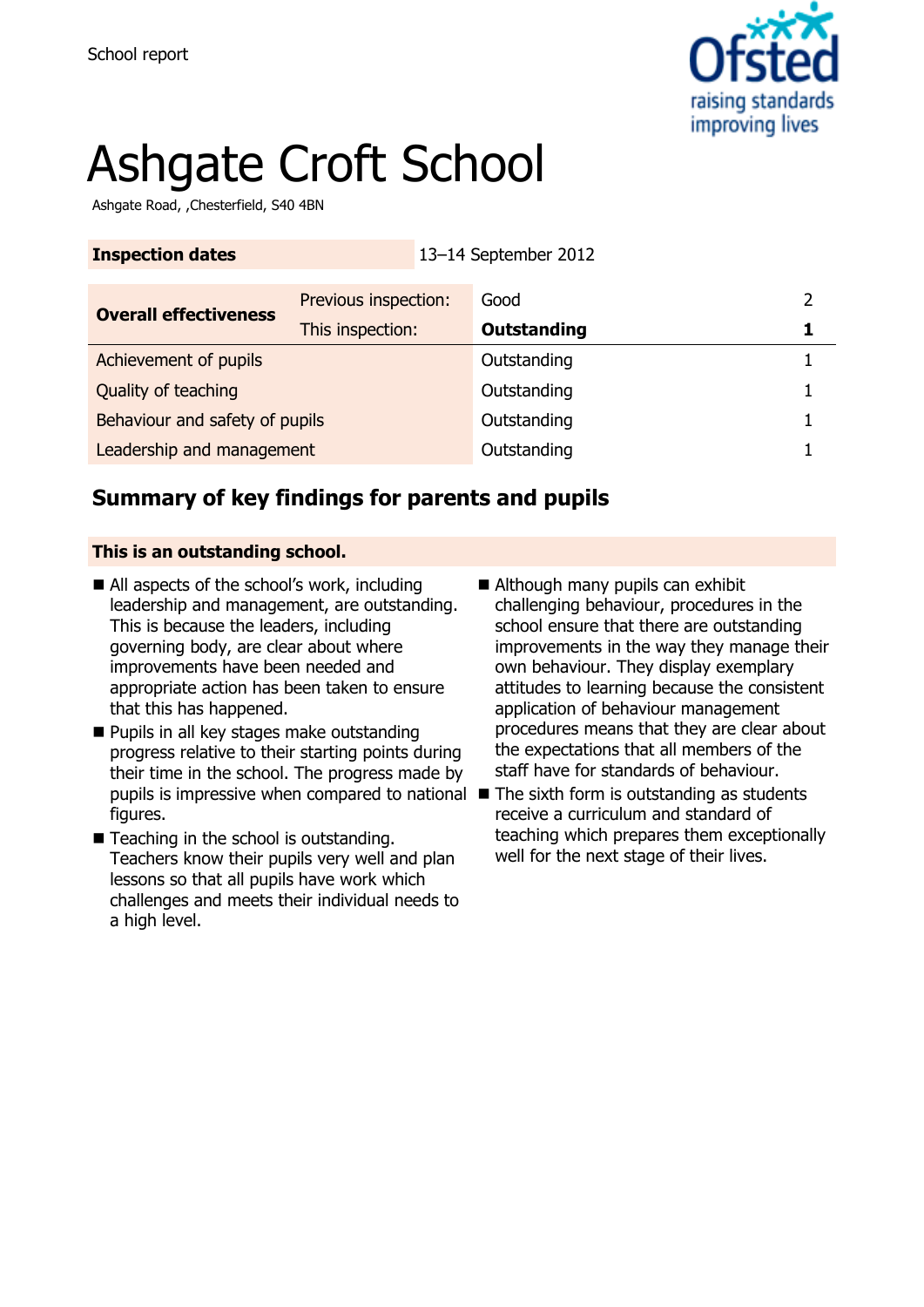# **Information about this inspection**

- During the inspection, inspectors observed 18 lessons, including some which were jointly observed with a member of the school's leadership team. Pupils were also observed around the school and at the start and end of the school day.
- **E** Lessons were observed which covered the whole age range and scope of disabilities and special educational needs in the school. The provision accommodated in a local secondary school was also visited by the inspection team.
- Meetings were held with a range of staff, including senior and middle leaders. Inspectors also met with the two members of the governing body, a group of pupils and a representative from the local authority.
- Inspectors took account of the online questionnaire (Parent View), although no returns had been posted at the time of the inspection, and the school's survey of parents and carers, staff and pupils, which are undertaken on an annual basis. Inspectors also responded to requests from parents and carers to speak on a one-to-one basis.
- Various documents, including improvement plans, self-evaluation documents and minutes of governing body meetings, were scrutinised during the inspection.

# **Inspection team**

David Muir, Lead inspector **Her Majesty's Inspector** 

Peter McKenzie Additional Inspector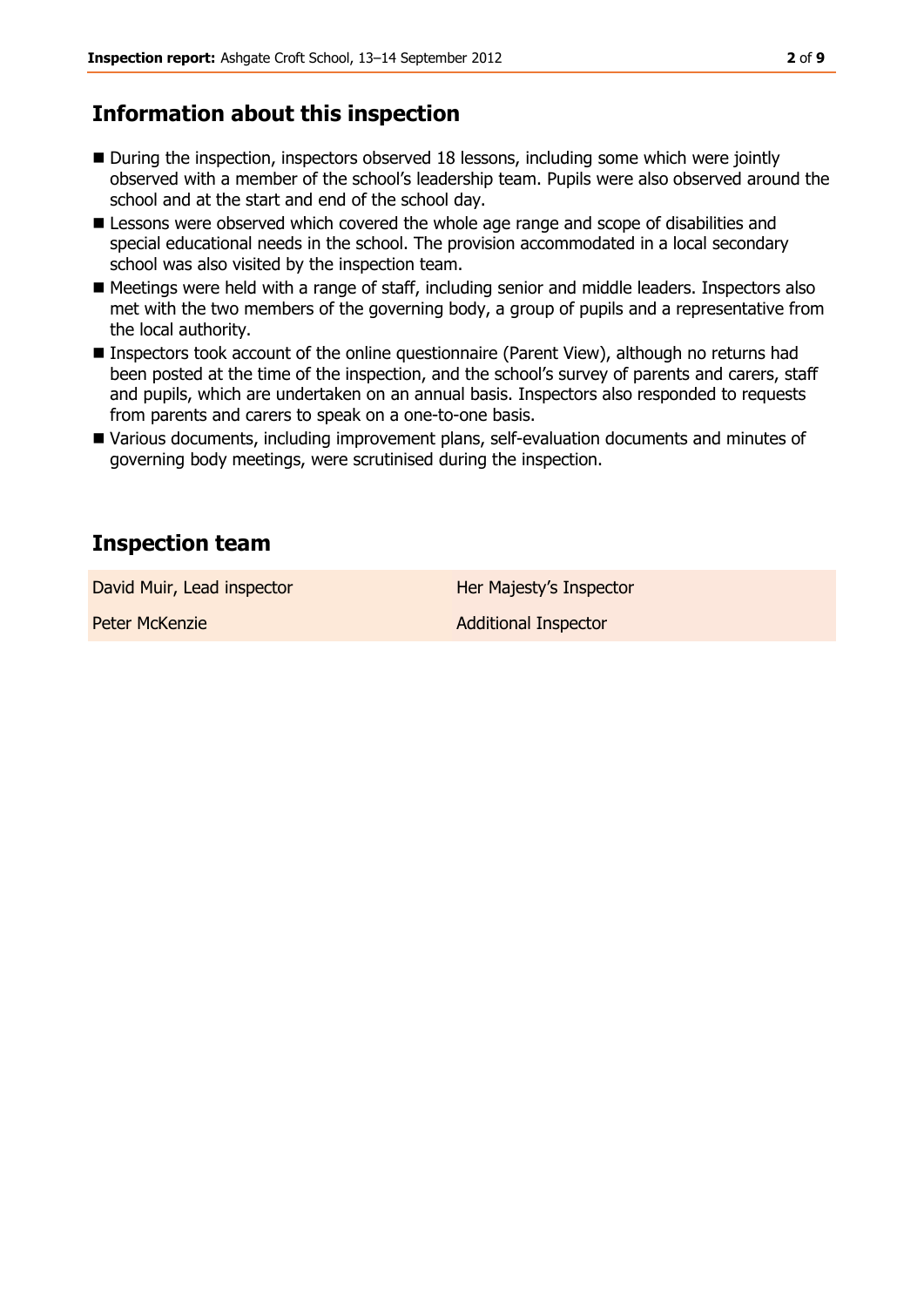# **Full report**

# **Information about this school**

- Ashgate Croft School is a large special school which caters for pupils with a wide range of disabilities and special educational needs including: moderate learning difficulties; severe learning difficulties; profound and multiple learning difficulties; sensory impairments; autistic spectrum disorders; speech, language and communication disorders; and behavioural, emotional and social difficulties.
- All pupils have a statement of special educational needs and nearly all are from the local authority where the school is located. The proportion of pupils who are from minority ethnic backgrounds or who have English as an additional language is low. The proportion of pupils who are known to be eligible for free schools meals and entitled to receive the pupil premium is nearly twice the national average. There are twice as many boys as girls in the school.
- The school has an informal agreement with a local secondary school where some pupils are accommodated and educated on a full-time basis on its site.
- The school has recently opened two new on-site facilities; The Croft, which is a bungalow to help promote life skills, and a swimming pool.
- The school has gained several awards for its work including: Healthy Schools Award; Food for Life (Silver); Eco-schools Award (Silver); Derbyshire Anti-bullying Commitment; and the International Schools Award.

# **What does the school need to do to improve further?**

■ Continue to develop the leadership skills and accountability of middle leaders in the school so that they are more independent from senior leaders.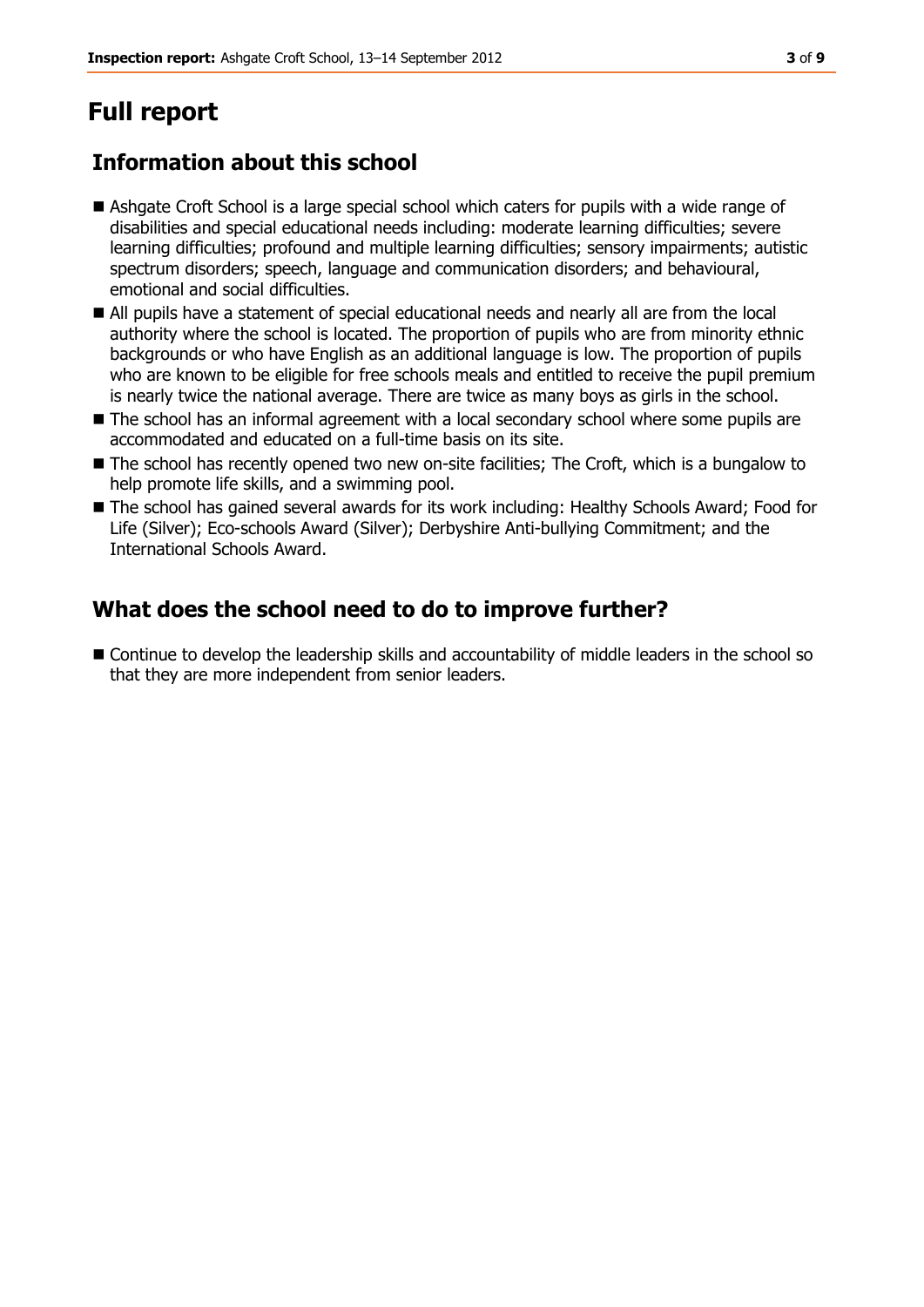## **Inspection judgements**

### **The achievement of pupils is outstanding**

- A large majority of pupils in the school make, or exceed, expected progress compared to national expectations. This is particularly evident in English and mathematics. Progress is consistently high for all groups of pupils across all key stages, including the children in the Early Years Foundation Stage and the students in the sixth form. There are no differences in achievement between learners with different special educational needs. The progress made by pupils in lessons also supports the judgment that achievement is outstanding.
- There is a strong focus on the promotion of literacy and numeracy in all lessons and activities. Many examples were seen during the inspection of pupils reading independently or sharing books with appropriate support, which helps to develop their skills in all subjects.
- Where a very small minority of pupils have made less than expected progress, there is clear evidence that this has been due to external factors beyond the school's control, such as medical conditions. Staff know the pupils extremely well and have consistently high expectations of the progress that they can all make. As a result of the high expectations, outstanding teaching and a curriculum which meets the needs of all pupils extremely well, there is no underachievement in the school related to pupils' starting points.
- **The school's curriculum and strong focus on literacy, numeracy and communication ensures** that all pupils are well prepared for the next stages in their lives. Pupils take appropriate external qualifications and move on to one of a variety of placements in college, with training providers, in social care establishments or to other provision tailored to meet their needs. All pupils gain externally accredited qualifications before they leave Ashgate Croft School.
- Pupils who are receiving support through the pupil premium also achieve in line with other pupils in the school.

#### **The quality of teaching is outstanding**

- Teaching meets the needs of all pupils extremely well and enables them to make outstanding progress. Staff have an excellent understanding of the needs of pupils. Lessons are planned effectively to meet the needs of all pupils through a wide range of activities and learning tasks which excite and engage them.
- Over time, teaching is at least good and much is outstanding, which reflects the quality of teaching seen during the inspection. Where it is not yet outstanding, leaders use performance management, based on the Teachers' Standards, extremely well to improve it. Clear evidence shows that this has been a significant factor in strongly improving the overall quality of teaching throughout the school.
- In lessons, there is a relentless focus on ensuring that all pupils are learning and developing positive attitudes to the highest of expectations. Teachers and other adults in the class continually assess pupils' learning and adapt teaching accordingly so that it remains at a high level. In lessons, high quality questioning by staff of all pupils allows them to be aware at all times how much pupils are learning. Staff provide immediate feedback to pupils and this enables pupils to be aware of next steps and how to improve their learning.
- Teachers' knowledge of pupils' disabilities and special educational needs means that they are able to teach in ways which interest pupils but also move their learning on impressively. One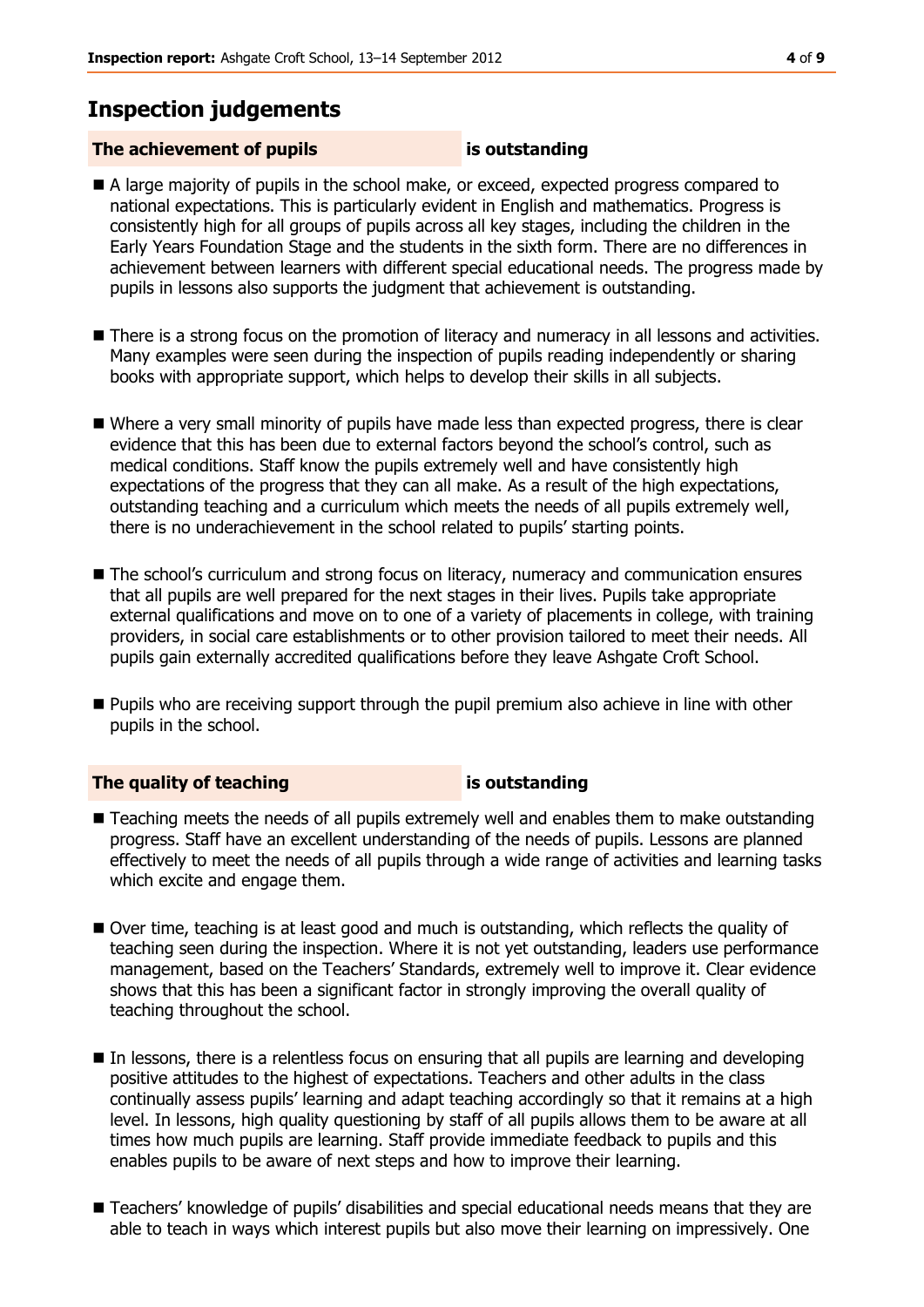example of this is the use of particular methodologies for pupils with autism. They are taught in a way which provides a secure learning environment and sets familiar routines but still challenges them to a high level.

- A wide range of resources and varied methods of teaching also enhance learning because pupils are fully occupied throughout lessons. Other adults in the class support learning and improvements in behaviour and personal development to a high level.
- The school focuses on pupils developing personal skills which they can apply in real-life situations. An example of this is the recent building of the high quality facility, The Croft, which is used for pupils to develop vocational and life skills which help to promote their independence.
- During lessons there are many opportunities to promote pupils' spiritual, moral, social and cultural development. This is partly achieved through consistent application of policies, so that pupils develop an understanding of appropriate behaviours. The school also provides many opportunities for pupils to be exposed to other cultures, through visits out of school, visitors in to school and links with school in countries as diverse as China and Sierra Leone.

#### **The behaviour and safety of pupils are outstanding**

- Behaviour in lessons and around the school is outstanding. Pupils demonstrate extremely positive attitudes to learning. This is due to the way staff manage behaviour and encourage pupils to become increasingly adept at managing their own behaviour.
- Pupils show respect to visitors to the school, staff and each other. This is, in large part, due to the positive modelling of behaviour by all members of the school community.
- **Pupils overwhelmingly enjoy coming to school and this view is supported by the parents' and** carers' responses to school questionnaires. The individual behaviour plans in place for those who need them support pupils in developing high standards of behaviour in ways that meet their needs outstandingly well.
- Nearly all parents and carers agree that the school expects high standards of behaviour. This is reflected in the lack of exclusions in recent years and the pattern of incidents which demonstrate that, as pupils are supported, they are able to improve their behaviour significantly.
- Pupils who have the most challenging behaviour have particularly benefited from the positive ethos which has developed in all areas of the school. This aspect of the school's work has had a significant impact on the spiritual, social and moral development of all pupils as they become increasingly aware of expectations in both the school and the wider community.
- The school has established many partnerships with other agencies and professionals to provide support and to enhance provision for all pupils. Strong systems are in place to ensure that full risk assessments are carried out with regard to any activities or visits which take place. Pupils feel safe during their time at the school and their parents and carers agree.
- $\blacksquare$  The annual anti-bullying week is used to reinforce the school's ethos which ensures that pupils feel safe from bullying. The school council's work supports the view that bullying is not a concern for pupils and an anti-bullying theme is a highly visible feature of the environment of the school.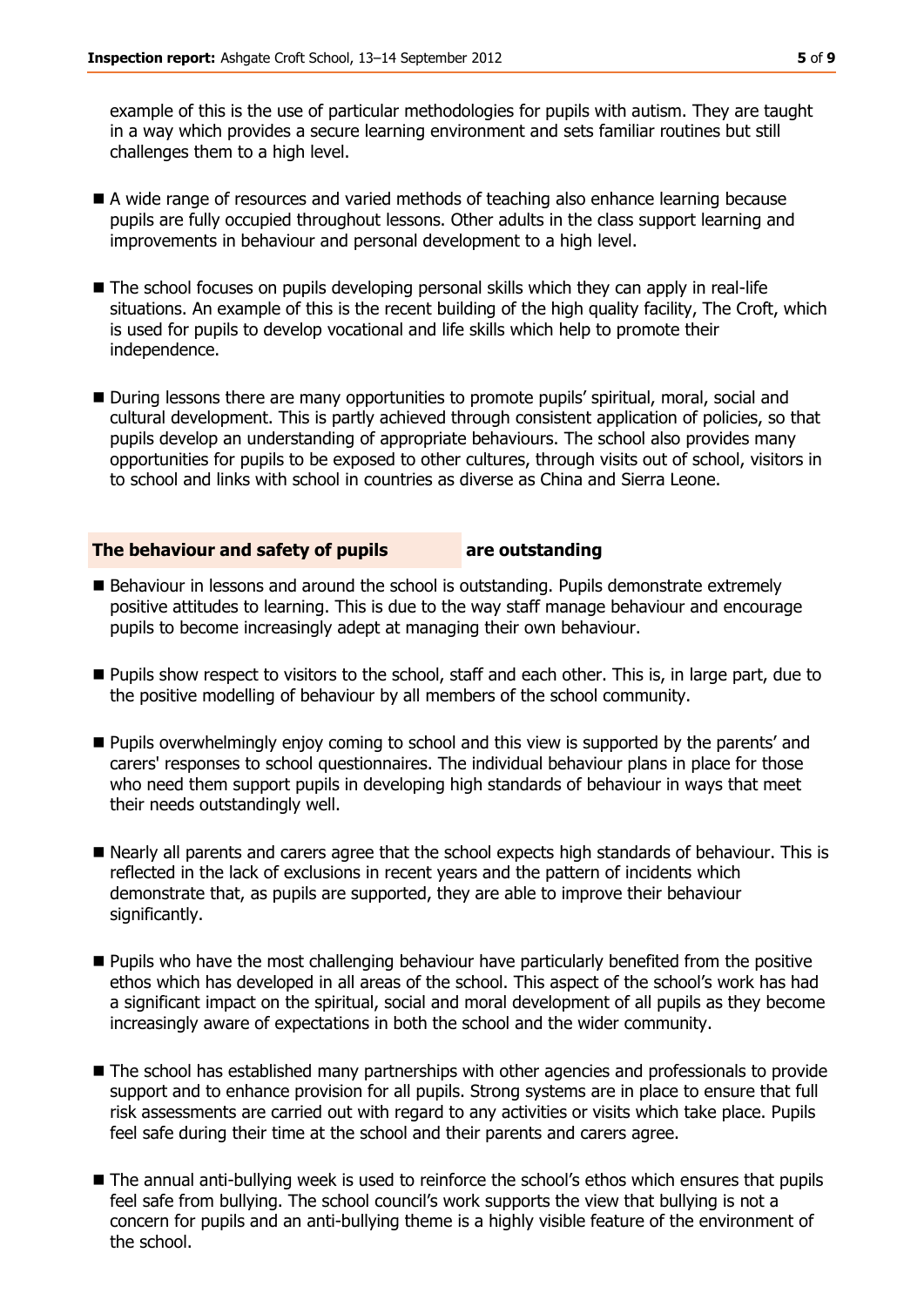#### **The leadership and management are outstanding**

- $\blacksquare$  High expectations and a strong ethos based on the achievement of each individual pupil has now pervaded all areas of the school's work.
- $\blacksquare$  The school has very strong systems in place to gather and analyse evidence in all areas and to use this to plan for further improvements. This is particularly evident in the systems for monitoring achievement and the quality of teaching.
- Teachers are monitored closely through robust performance management procedures and the use of the Teachers' Standards. Objectives for improving the performance of all staff are linked to school improvement priorities. Any signs of deterioration in the quality of performance are immediately met with a bespoke and effective package of support and challenge.
- Performance is monitored at senior and middle leader level, although the latter tier of leadership is now well enough established to be allowed more autonomy to monitor the performance within their departments.
- The outstanding curriculum meets the needs of all pupils so that they are ready for the next stages of their lives. The curriculum clearly recognises the individual needs of pupils and meets them very effectively. Children who are in the Early Years Foundation Stage department are taught according to those requirements but are situated alongside pupils in Key Stage 1. Other departments also meets requirements. The curriculum provides a strong focus on the development of literacy, numeracy and communication across all lessons.
- Strong systems are in place for onward transition at the end of school. Well-planned transition also takes place between the departments within the school and there is a clear sense of progression and increasing maturity between the departments.
- **E** Leaders are aware of the limitations of meeting people from other cultures within the school and have planned extremely well to provide enhanced opportunities to allow this to happen. The links with schools and celebrations of other cultures' festivals through visits in to the school have also contributed to this. The Paralympics was also used as a focus to celebrate cultural differences and disability. The school's logs show that there have been no incidents of discrimination in recent years and that the school is a harmonious community.
- The school has very strong links with parents and carers and regularly surveys their views and solicits their opinions on aspects of its work. Responses to questionnaires show that parents and carers overwhelmingly support the work of the school and its leaders, with very few exceptions.
- The local authority provides light touch support for this outstanding school.

#### **The governance of the school:**

- $-$  has a very clear awareness of the strengths and areas for development within the school, provided by reports from the headteacher and others, as well as through visits to the school to gather first hand evidence of its work. It ensures that the school meets all current requirements for safeguarding pupils
- holds the headteacher to account for his performance through the use of well-targeted performance management objectives.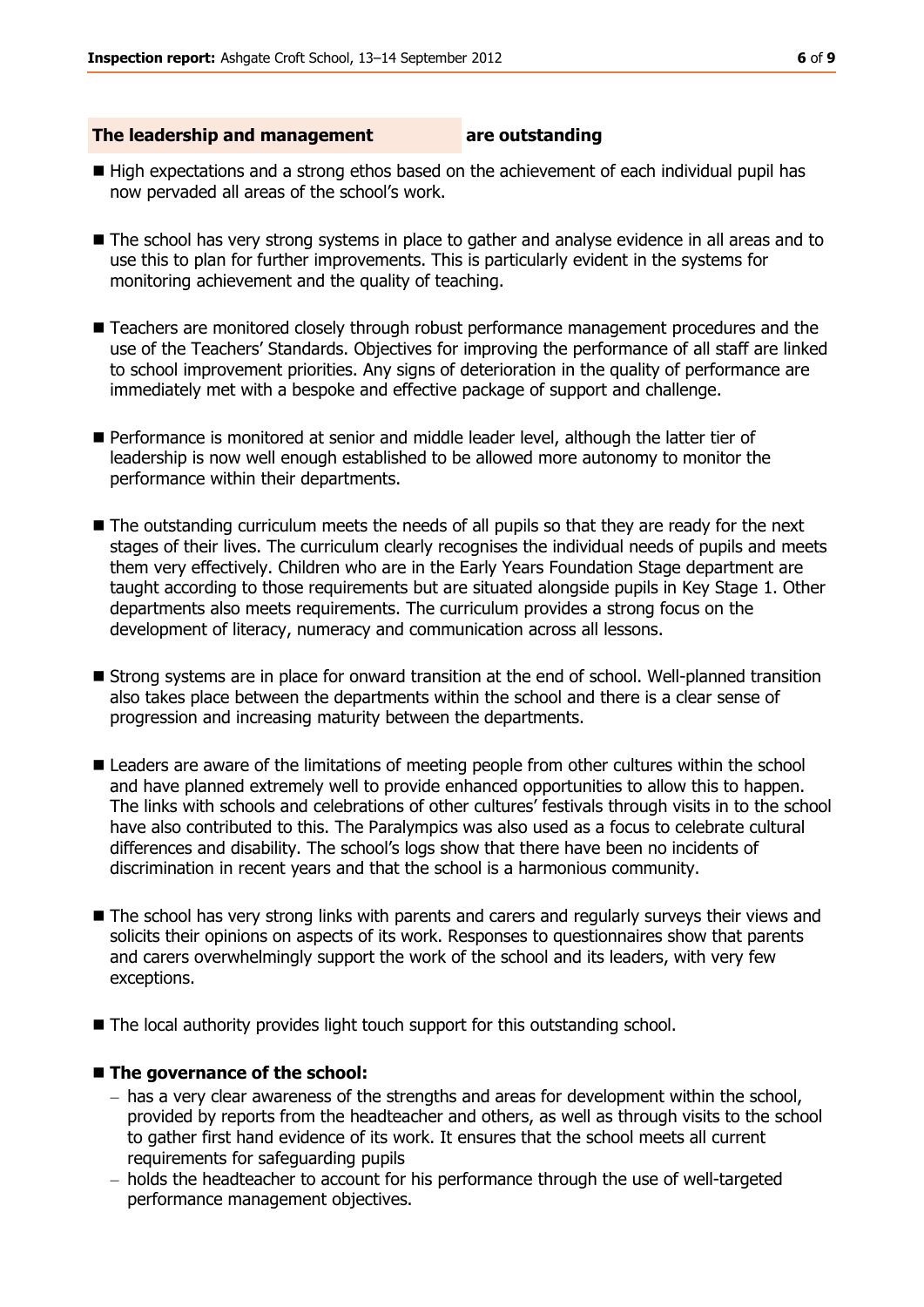# **What inspection judgements mean**

| <b>School</b> |                         |                                                                                                                                                                                                                                                                                                                                                                         |
|---------------|-------------------------|-------------------------------------------------------------------------------------------------------------------------------------------------------------------------------------------------------------------------------------------------------------------------------------------------------------------------------------------------------------------------|
| Grade         | <b>Judgement</b>        | <b>Description</b>                                                                                                                                                                                                                                                                                                                                                      |
| Grade 1       | Outstanding             | An outstanding school is highly effective in delivering outcomes<br>that provide exceptionally well for all its pupils' needs. This<br>ensures that pupils are very well equipped for the next stage of<br>their education, training or employment.                                                                                                                     |
| Grade 2       | Good                    | A good school is effective in delivering outcomes that provide<br>well for all its pupils' needs. Pupils are well prepared for the next<br>stage of their education, training or employment.                                                                                                                                                                            |
| Grade 3       | Requires<br>improvement | A school that requires improvement is not yet a good school, but it<br>is not inadequate. This school will receive a full inspection within<br>24 months from the date of this inspection.                                                                                                                                                                              |
| Grade 4       | Inadequate              | A school that has serious weaknesses is inadequate overall and<br>requires significant improvement but leadership and management<br>are judged to be Grade 3 or better. This school will receive<br>regular monitoring by Ofsted inspectors.                                                                                                                            |
|               |                         | A school that requires special measures is one where the school<br>is failing to give its pupils an acceptable standard of education<br>and the school's leaders, managers or governors have not<br>demonstrated that they have the capacity to secure the<br>necessary improvement in the school. This school will receive<br>regular monitoring by Ofsted inspectors. |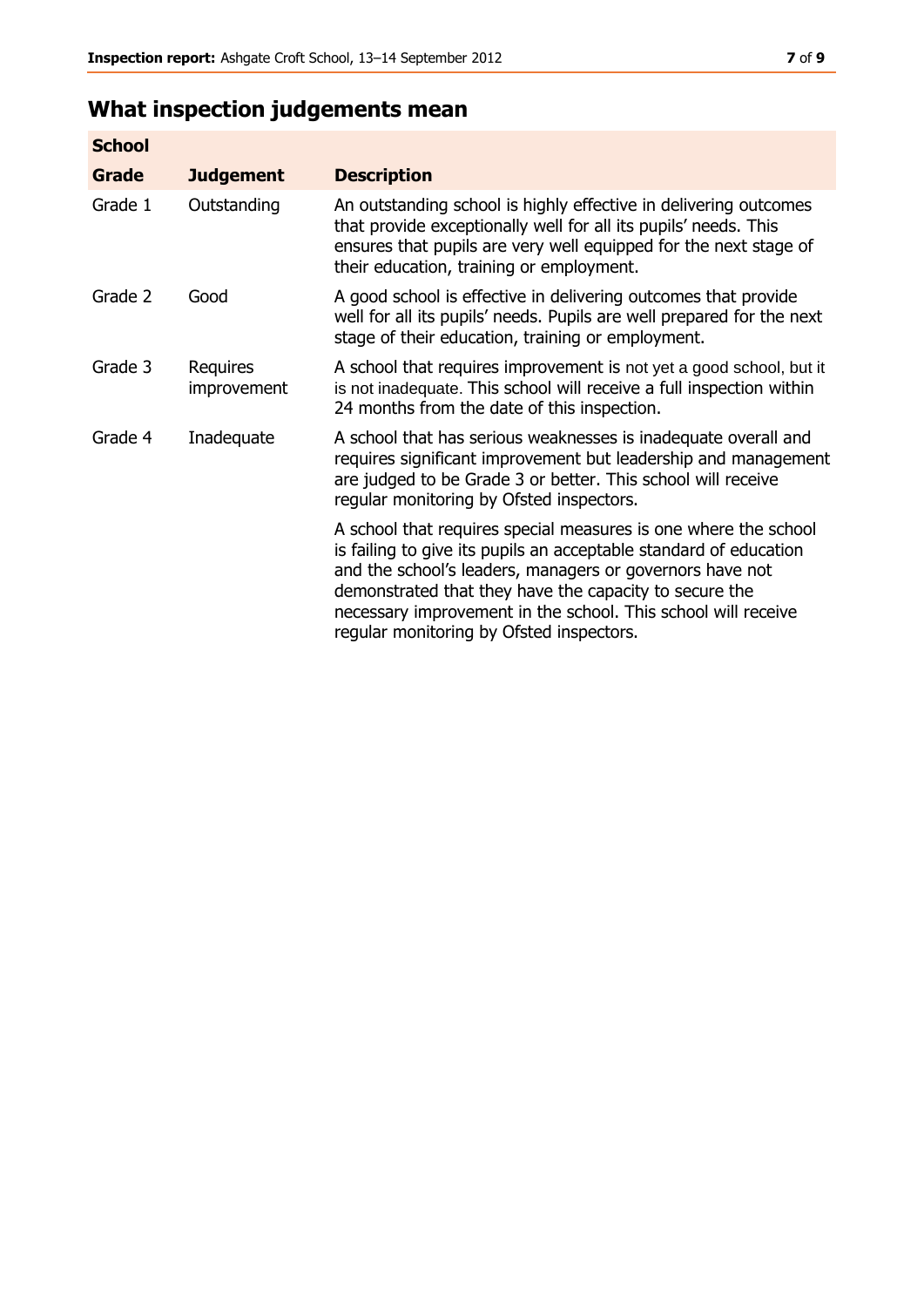# **School details**

| Unique reference number  | 113032     |
|--------------------------|------------|
| <b>Local authority</b>   | Derbyshire |
| <b>Inspection number</b> | 401334     |

This inspection of the school was carried out under section 5 of the Education Act 2005.

| <b>Type of school</b>                      | Special                             |
|--------------------------------------------|-------------------------------------|
| <b>School category</b>                     | Community                           |
| Age range of pupils                        | $4 - 19$                            |
| <b>Gender of pupils</b>                    | Mixed                               |
| Gender of pupils in the sixth form         | Mixed                               |
| <b>Number of pupils on the school roll</b> | 129                                 |
| Of which, number on roll in sixth form     | 25                                  |
| <b>Appropriate authority</b>               | The governing body                  |
| <b>Chair</b>                               | Sue Green                           |
| <b>Headteacher</b>                         | Mike Meaton                         |
| Date of previous school inspection         | 21 January 2010                     |
| <b>Telephone number</b>                    | 01246 275111                        |
| <b>Fax number</b>                          | 01246 556440                        |
| <b>Email address</b>                       | info@ashgatecroft.derbyshire.sch.uk |